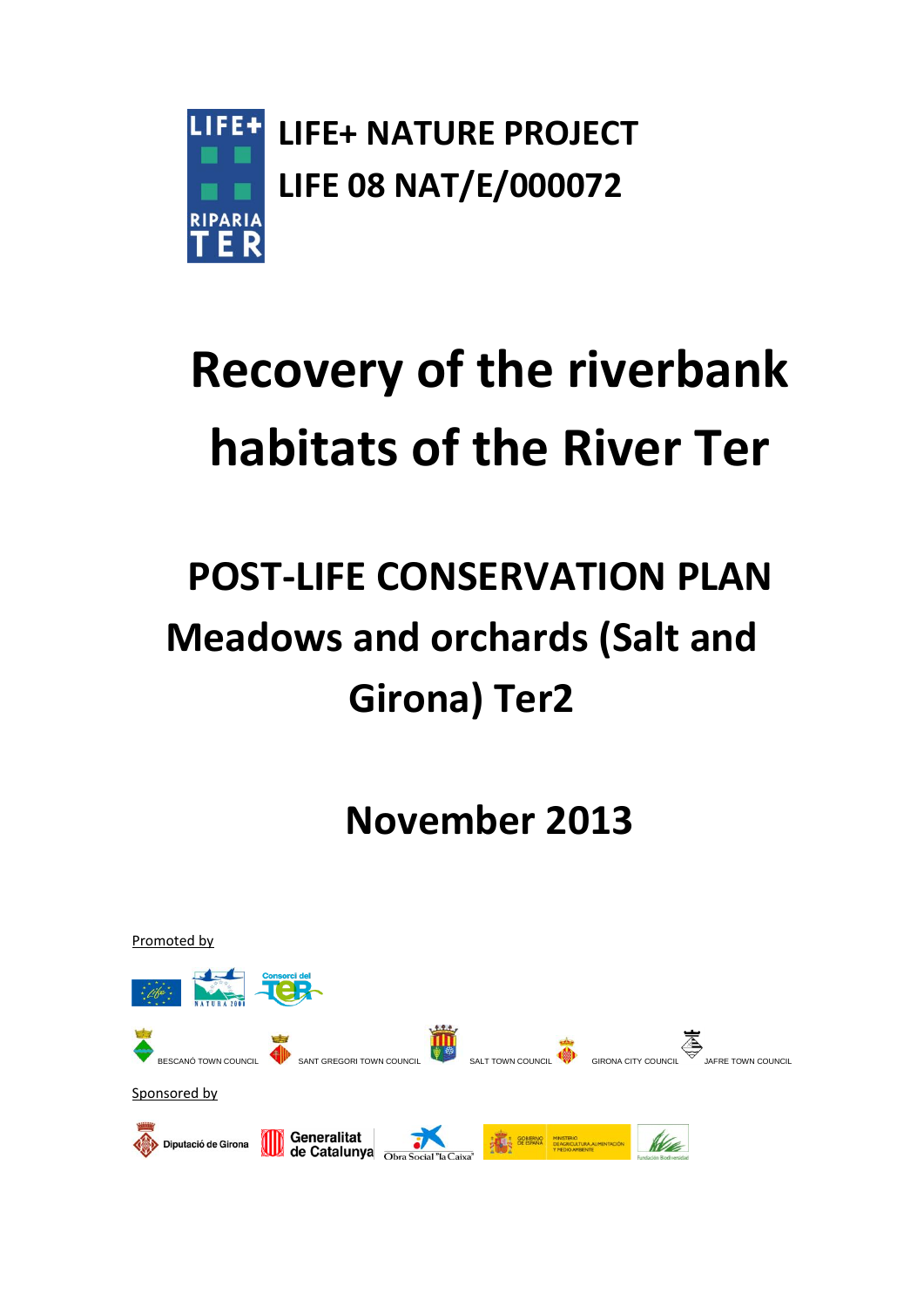| MANAGEMENT DIRECTIVES FOR THE AREAS IN THE NATURA 2000 NETWORK: 8 |  |
|-------------------------------------------------------------------|--|
|                                                                   |  |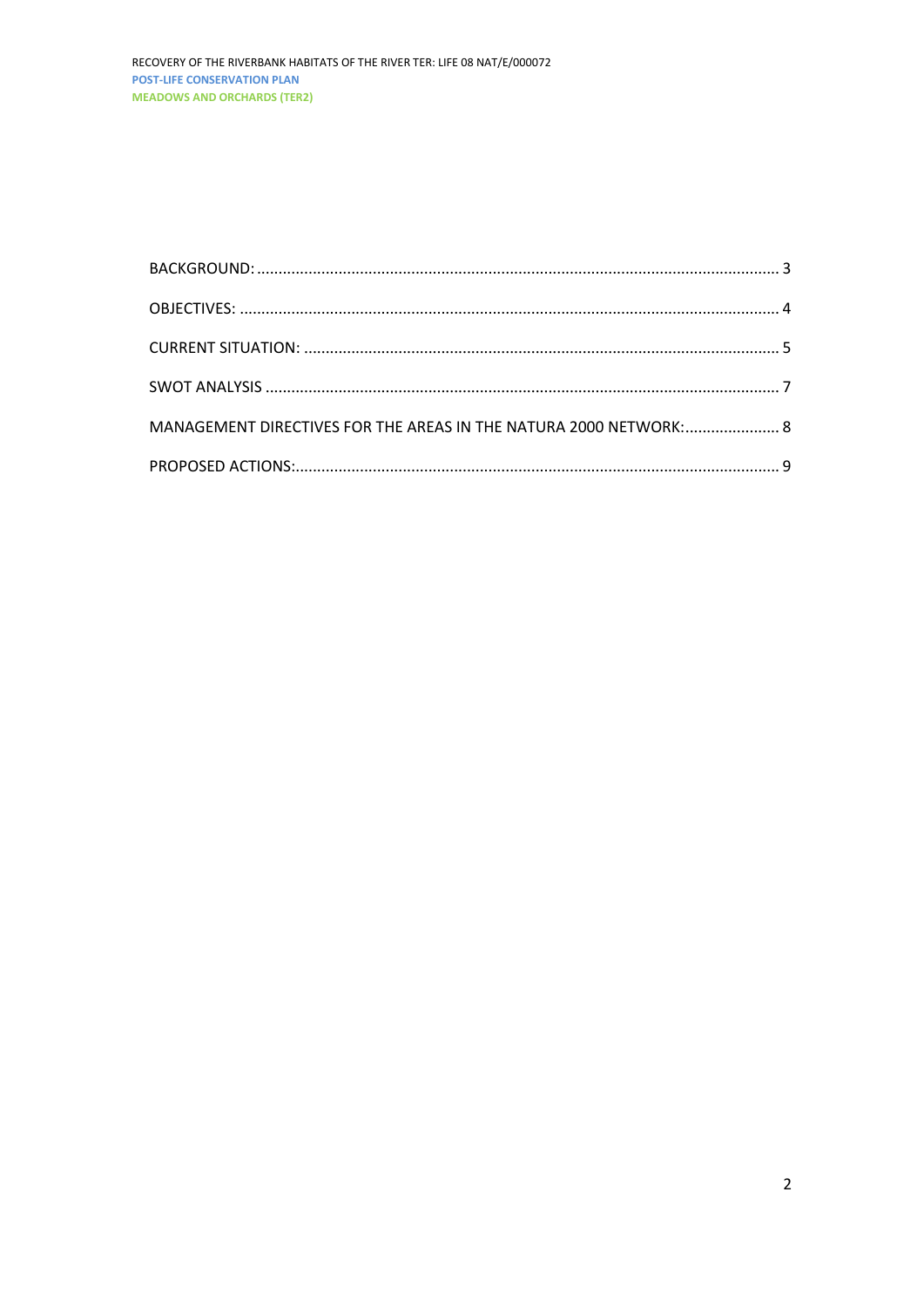## <span id="page-2-0"></span>**BACKGROUND:**

The LIFE+ NATURE Project "Recovery of the riverbank habitats of the River Ter" (Riparia-Ter) project has been carried out from 2010-2013 by the Ter Consortium in four areas of action in the mid and lower stretches of the Ter included in the Natura 2000 Network (specifically "Baix Ter Riverbanks"). This project has been carried out in the territorial areas of Bescanó, Sant Gregori, Salt, Girona and Jafre, whose municipal councils have actively cooperated with the project.

The main aim of the project has been to recover riverbank habitats on the River Ter, particularly: alder groves (91E0\*), willow and white poplar gallery woodland (92A0) and temporary Mediterranean lagoons ( 3170\*). The project also provided for the organisation and control of access to the areas of action to prevent the degradation of these habitats. In addition, many activities were carried out to publicise and inform the public of the rich natural heritage of the River Ter.

Work was done through the project to improve the riverbank woodland. Actions were carried out on invasive plant species, making an in-depth study of the most effective methods for managing and controlling them. Public use actions were carried out to organise the accesses and prevent the degradation of these most vulnerable habitats, publicising those in the least vulnerable areas. Many activities were organised (visits, an exhibition, bird ringing...) to raise awareness and publicise the natural values of these areas.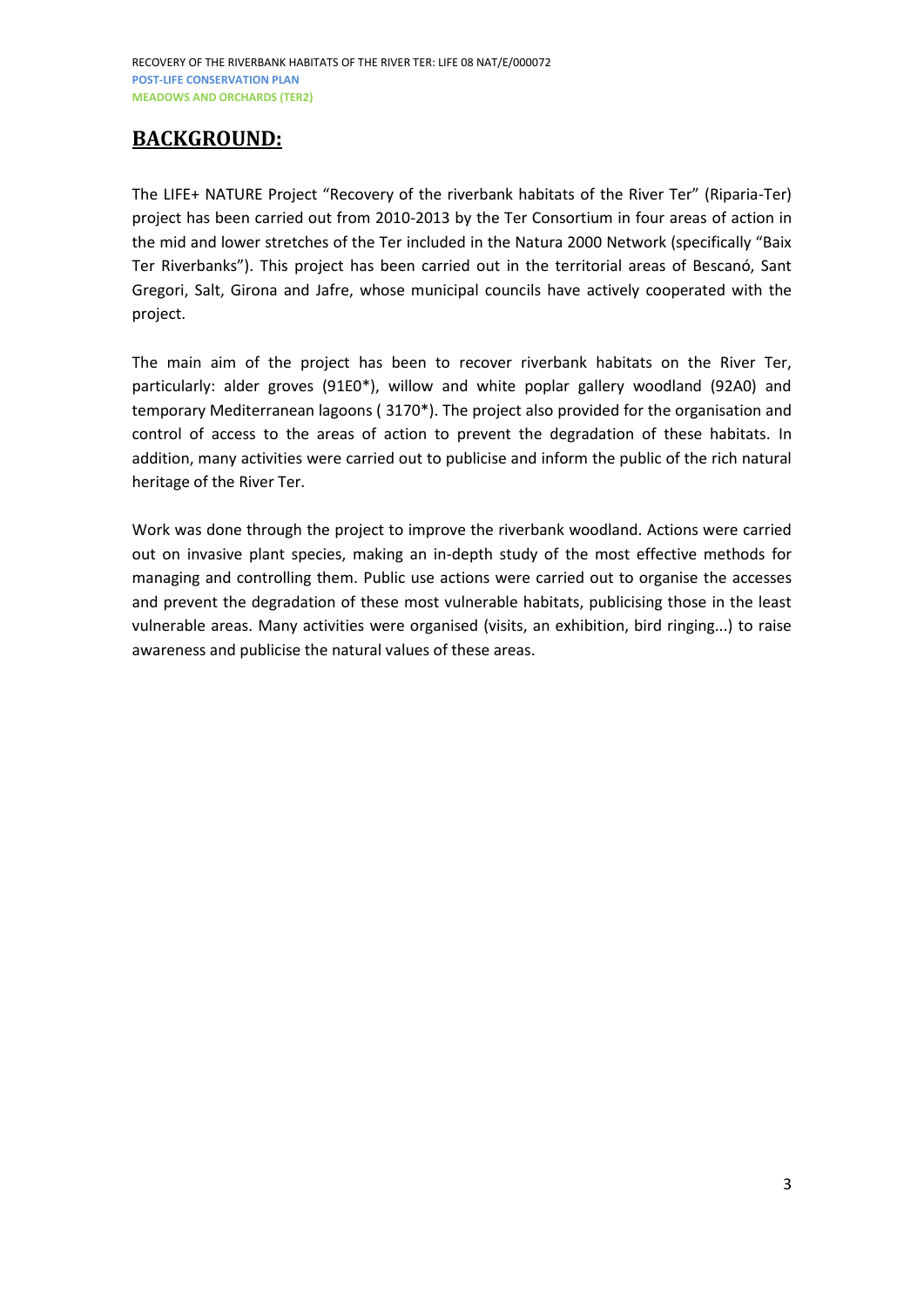RECOVERY OF THE RIVERBANK HABITATS OF THE RIVER TER: LIFE 08 NAT/E/000072 **POST-LIFE CONSERVATION PLAN MEADOWS AND ORCHARDS (TER2)**

### <span id="page-3-0"></span>**OBJECTIVES:**

In order to ensure the maintenance of the actions carried out over the next few years and in the future, it is intended to approve this Post-LIFE Conservation Plan, which includes the actions that must continue to be carried out to ensure proper management of these areas, making it possible to continue the tasks carried out during the four years of the project LIFE 08 NAT/E/000072.

It must be taken into account that a large part of the actions carried out require a certain level of maintenance over the years, especially in the early "Post-LIFE project years", as they are actions directly linked to improving the riverbank woodland. Firstly, the elimination of foreign species needs to be overseen to ensure its continuity until the riverbank woodland can develop for itself without regrowth from removed stumps or new saplings. The reed removed could still have more colonisation nuclei, despite the repeated aggressive action to reduce its presence. The newly created ponds must also be kept in good condition (bank slopes, shade, colonising plants, cleaning, etc.), especially if there is severe flooding on the river during their early years in operation. Finally, the routes, signing, boards, viewpoints and other elements created to encourage public use must be maintained in the best possible condition for their function: to bring the public to the recovered natural areas so that they become centres for active education and increased environmental awareness.

The four areas of action form part of the Natura 2000 Network, specifically the "Lower Ter Riverbanks" area (ES5120011). This is designated as an area of continental waters. These areas have no other specific protection system with an allocated management body. However, they are publicly owned areas, so it is viable to ensure their proper management in the future with the participation and goodwill of the different public authorities making up the project. That is why this Post-LIFE Conservation Plan includes the involvement of the municipal councils and the Ter Consortium in order to ensure proper future management.

Along these lines, the involvement of the councils has specifically been shown with the commitment to make a particular effort, either in budgetary terms, through the contracting of gardening companies that carry out tasks in the public municipal sphere or through the use of teams of the councils' own employees.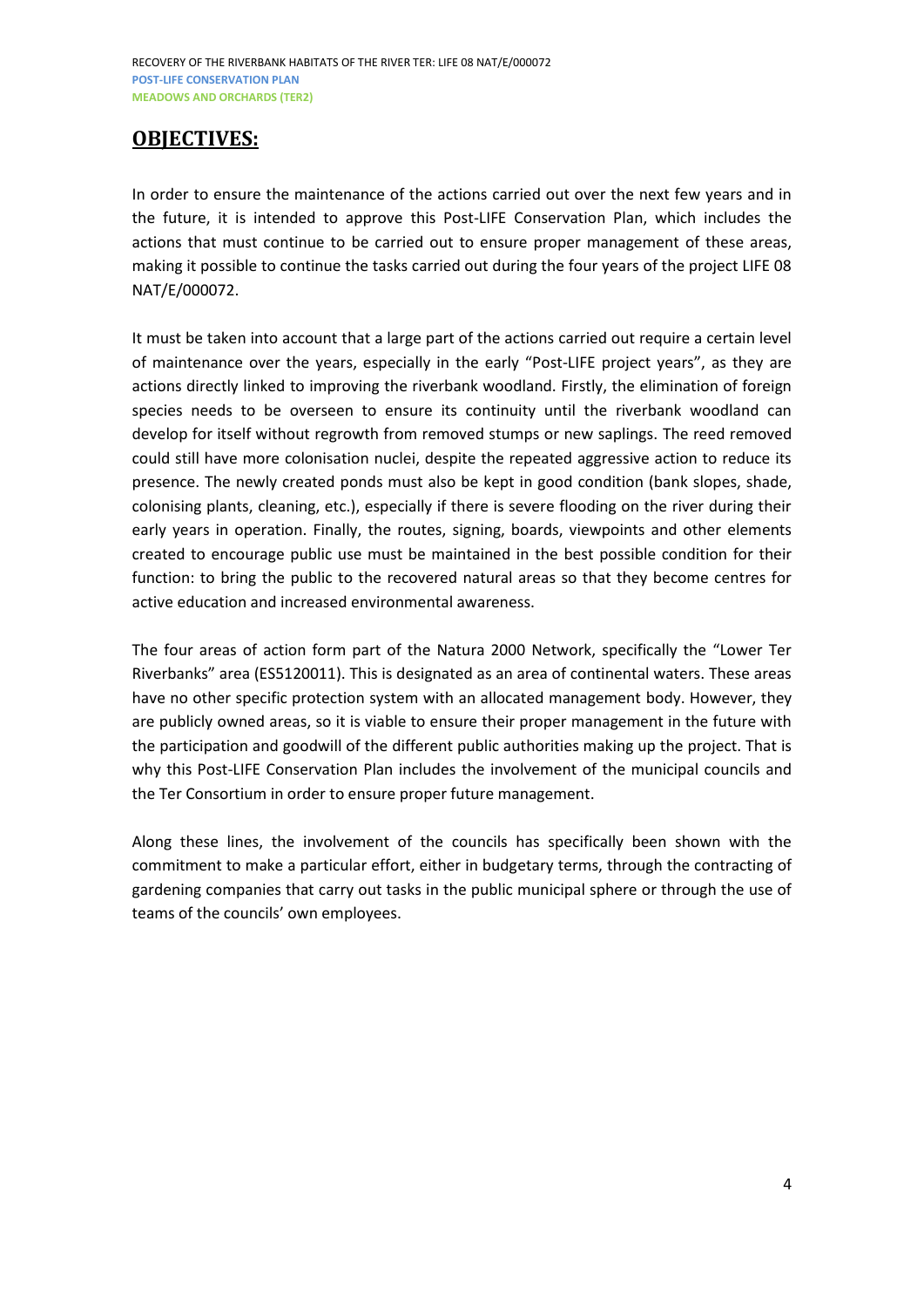## <span id="page-4-0"></span>**CURRENT SITUATION:**

At the end of autumn 2013, all the forestry work, the control of exotic species and the recovery of temporary wetlands are practically finished.

Work has been carried out to improve the riverbank woodland present in Les Deveses Park in Salt and the willow groves below the Santa Eugenia wetlands, invasive species have been controlled in the places where there was great potential for recovering the native vegetation and planting of riverbank trees has been carried out to strengthen the native species. Meanwhile, two temporary wetlands have been created: two ponds in the area of La Massana channel and the expansion of Gorga d'en Quirze. It now only remains to install the information and direction signs to make it easier to discover the natural values of the area. Maintenance is also being carried out on these actions (planting and invasive species control).

Below, the specific conservation actions carried out in the meadow and orchard area are detailed on a map.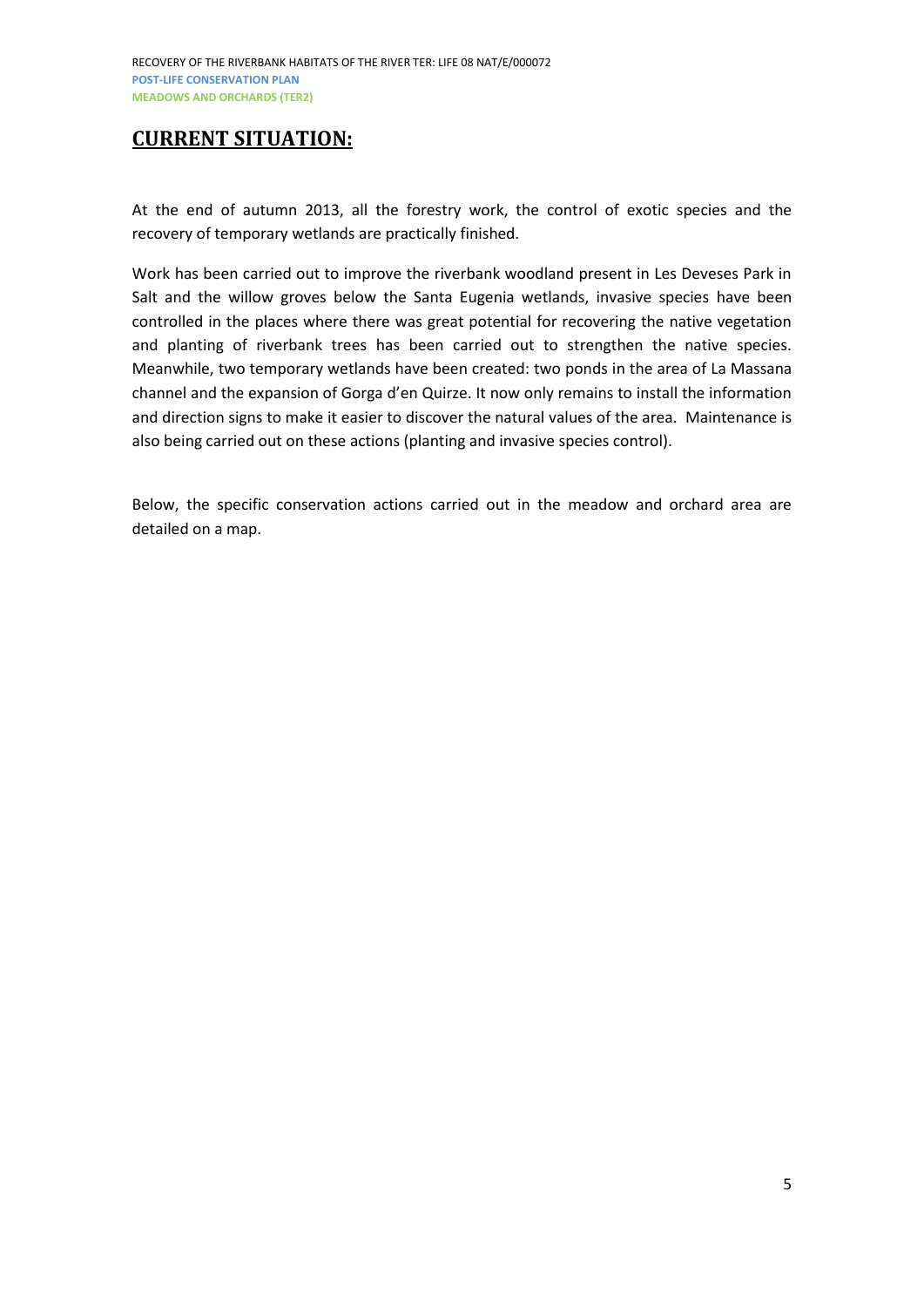|  | ্(z<br>Control de la canya (Arundo donax) I plantació de bosc de ribera<br>Control d'espècies excliques invasores i plantació d'albers<br>Control de vegetadó exòtica invasora: Allanthus altissima | Control de plátans (Platanus x hybrida) i plantació de bosc de ribera<br>Millora de la bassa dels Tritons i plantació de vern (Alnus glutinosa)<br>Millora forestal de la freixeneda | Control d'espècies excitiques invasores: bambú i canya americana<br>Recuperació d'un antic braç del riu Ter: bassa temporània<br>Millora forestal del Còrrec de l'Albereda<br>Millora fonestal de la salzeda | Control d'espècies exodiques invasores (Arundo donax i Robinia pseudoacacia<br>Control d'espècies exotiques invasores: allant (Ailanthus altissima)<br>Creació de les basses temporànies del canal de la Magana<br>Control d'espècies exotiques invasores: Robinia, troans, | National<br>NÚMERO DE PLÁNOL:<br>DATA: NOVEMBRE DE 2013<br>ESCALA:<br>ş                                |
|--|-----------------------------------------------------------------------------------------------------------------------------------------------------------------------------------------------------|--------------------------------------------------------------------------------------------------------------------------------------------------------------------------------------|--------------------------------------------------------------------------------------------------------------------------------------------------------------------------------------------------------------|-----------------------------------------------------------------------------------------------------------------------------------------------------------------------------------------------------------------------------------------------------------------------------|--------------------------------------------------------------------------------------------------------|
|  |                                                                                                                                                                                                     |                                                                                                                                                                                      |                                                                                                                                                                                                              |                                                                                                                                                                                                                                                                             | EXECUTADES A HORTES I DEVESES<br>(TER2)FINS A NOVEMBRE DE 2013<br>SALT GIRONA<br>ACTUACIONS<br>PLANOL: |
|  |                                                                                                                                                                                                     |                                                                                                                                                                                      |                                                                                                                                                                                                              |                                                                                                                                                                                                                                                                             | 2000<br><b>ATUR</b><br>IFE08 NAT/E/000072<br>RIPARIS DEL RIU TER<br>RECUPERACIO<br><b>D'HÀBITATS</b>   |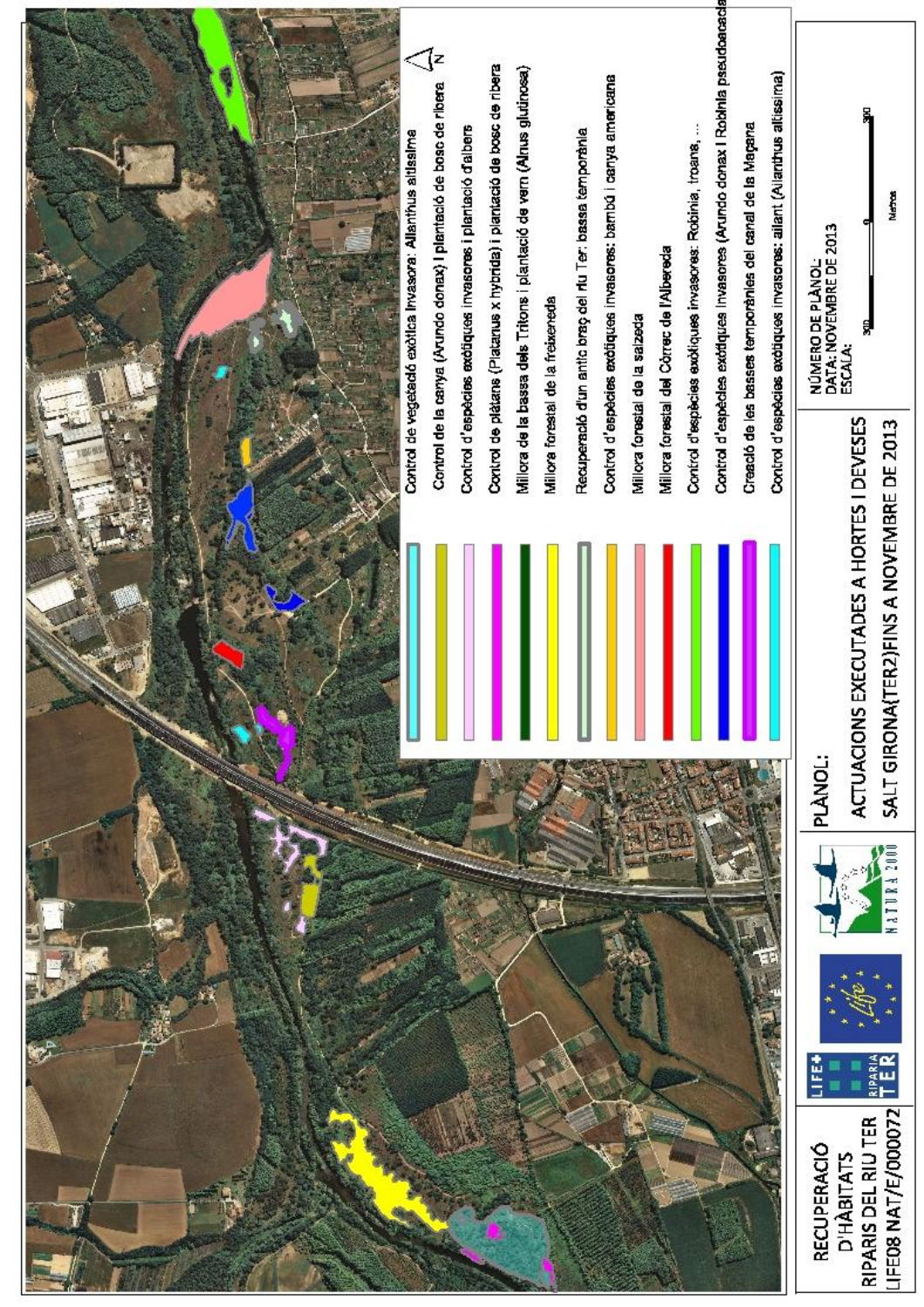## <span id="page-6-0"></span>**SWOT ANALYSIS**

#### **WEAKNESSES**

| *Lack of finance from the organisations<br>involved.                                                                                                                                                                                                                                                                                                                                                       |                                                                                                                                                                                                                                                                                                                                                                                                        |
|------------------------------------------------------------------------------------------------------------------------------------------------------------------------------------------------------------------------------------------------------------------------------------------------------------------------------------------------------------------------------------------------------------|--------------------------------------------------------------------------------------------------------------------------------------------------------------------------------------------------------------------------------------------------------------------------------------------------------------------------------------------------------------------------------------------------------|
| *Smaller sources of finance for nature projects<br>and more competition for existing resources.<br>*Uncontrolled public use in some areas or<br>massive crowds participating in some activities,<br>particularly on the Pla dels Socs.<br>*There are natural factors (soil, climate, etc.)<br>that make the results of chemical treatments<br>vary, which mean the results are not the same<br>everywhere. | <b>THREATS</b><br>*Lack of specific political agenda concerning<br>nature at high-level institutions.<br>*Infrastructures that could affect the area: GAS<br>PIPELINE, VHV line<br>*Proliferation of new invasive species.<br>*Lack of environmental criteria in the<br>management of the water of the Ter and water<br>spillages, the reversed flow system negatively<br>affects the temporary ponds. |
| <b>STRENGTHS</b>                                                                                                                                                                                                                                                                                                                                                                                           |                                                                                                                                                                                                                                                                                                                                                                                                        |
| *High level of public interest in the publicity                                                                                                                                                                                                                                                                                                                                                            |                                                                                                                                                                                                                                                                                                                                                                                                        |

activities. \*Better knowledge of the control of invasive

species makes the treatments more effective.

\*Involvement of the competent administrations in the project, both the municipal councils and ACA and the Environment Department, and predisposition to continue working together.

\*Existence of Les Deveses Park in Salt.

\*Salt and Girona have municipal environmental officers.

#### **OPPORTUNITIES**

\*Great potential for recovering the riverbank communities and their rapid response to disturbances.

\*The Natura 2000 areas are priority action areas and will increasingly be so for European Union finance instruments.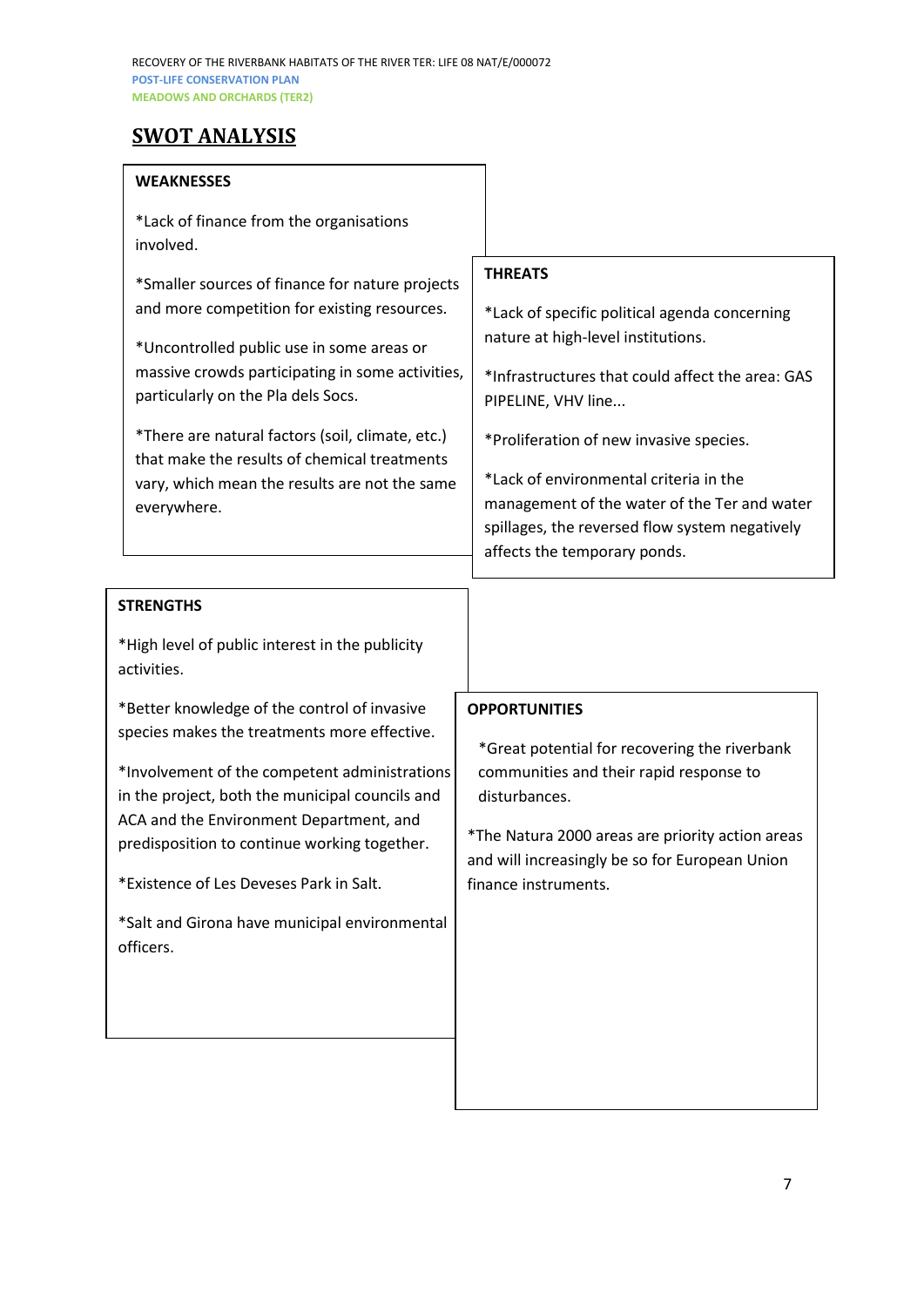## <span id="page-7-0"></span>**MANAGEMENT DIRECTIVES FOR THE AREAS IN THE NATURA 2000 NETWORK:**

In 2006 the Catalan Government approved the Catalan Natura 2000 Network proposal. In appendix 8, the Government Agreement 112/2006 approving it includes the document with the Directives for the management of Natura 2000 areas. This document defines the directives for the management of the areas in the Natura 2000 Network, which have been grouped into eight types of management. They include general management requirements specific to each type of area and specific for certain important elements.

In the case that concerns us, the type of area is continental waters. The management directives can be consulted at this link:

[http://www20.gencat.cat/docs/dmah/Home/Ambits%20dactuacio/Medi%20natural/Espais%2](http://www20.gencat.cat/docs/dmah/Home/Ambits%20dactuacio/Medi%20natural/Espais%20naturals/Espais%20naturals%20protegits/La%20planificacio%20dels%20espais%20naturals%20protegits/Xarxa%20Natura%202000/Xarxa%20Natura%202000%20a%20Catalunya/Documents/directrius_gestio.pdf) [0naturals/Espais%20naturals%20protegits/La%20planificacio%20dels%20espais%20naturals%2](http://www20.gencat.cat/docs/dmah/Home/Ambits%20dactuacio/Medi%20natural/Espais%20naturals/Espais%20naturals%20protegits/La%20planificacio%20dels%20espais%20naturals%20protegits/Xarxa%20Natura%202000/Xarxa%20Natura%202000%20a%20Catalunya/Documents/directrius_gestio.pdf) [0protegits/Xarxa%20Natura%202000/Xarxa%20Natura%202000%20a%20Catalunya/Documen](http://www20.gencat.cat/docs/dmah/Home/Ambits%20dactuacio/Medi%20natural/Espais%20naturals/Espais%20naturals%20protegits/La%20planificacio%20dels%20espais%20naturals%20protegits/Xarxa%20Natura%202000/Xarxa%20Natura%202000%20a%20Catalunya/Documents/directrius_gestio.pdf) [ts/directrius\\_gestio.pdf](http://www20.gencat.cat/docs/dmah/Home/Ambits%20dactuacio/Medi%20natural/Espais%20naturals/Espais%20naturals%20protegits/La%20planificacio%20dels%20espais%20naturals%20protegits/Xarxa%20Natura%202000/Xarxa%20Natura%202000%20a%20Catalunya/Documents/directrius_gestio.pdf)

Management measures deriving from the inclusion of an area in the Natura 2000 Network.

#### MANAGEMENT

• Instruments mobilised with the establishment of Natura 2000 include management plans, species and habitat conservation plans, monitoring and observation of the state of conservation of biodiversity and the restoration of the most threatened habitats.

#### ASSESSMENT

• The environmental monitoring of the plans and projects in the network's areas is intended to ensure that their ecological coherence is maintained and that they meet their conservation objectives.

#### PARTICIPATION

• The involvement of a large number of interested sectors (local administrations, foundations, land custody bodies, consortiums, farming organisations...) in the management should make Natura 2000 management a major joint objective of society through participation, dialogue and consensus.

#### COMPATIBLE USES

• The uses and activities of Natura 2000 areas continue to be developed normally, in some cases with more opportunities for progress. The integration of Natura 2000 into the Plan for Areas of Natural Interest also ensures the application of Catalonia's own regulatory framework.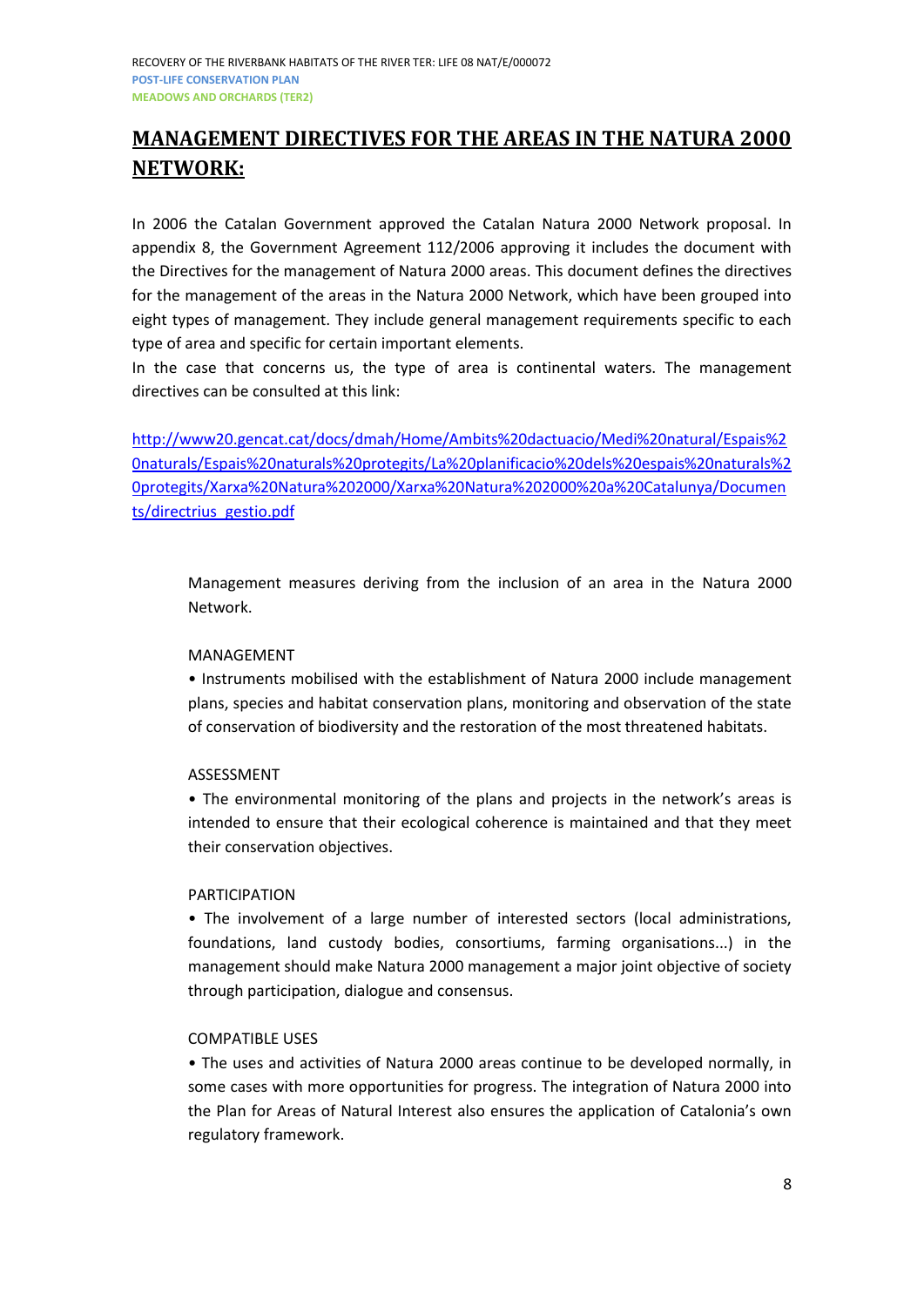## **PROPOSED ACTIONS:**

<span id="page-8-0"></span>

| <b>PROPOSED ACTIONS</b>                                                            | <b>PRIORITY</b>  | <b>RESPONSIBLE FOR</b><br><b>IMPLEMENTATION</b>                                                                                                                            | <b>COSTS</b>                                  | <b>SOURCES OF</b><br><b>FINANCE</b> | <b>NOTES</b>                                                                                                                                                                                                                                                                                                    |
|------------------------------------------------------------------------------------|------------------|----------------------------------------------------------------------------------------------------------------------------------------------------------------------------|-----------------------------------------------|-------------------------------------|-----------------------------------------------------------------------------------------------------------------------------------------------------------------------------------------------------------------------------------------------------------------------------------------------------------------|
| <b>ADMINISTRATIVE TASKS:</b>                                                       |                  |                                                                                                                                                                            |                                               |                                     |                                                                                                                                                                                                                                                                                                                 |
| <b>ADMINISTRATIVE</b><br><b>COORDINATION BETWEEN THE</b><br><b>AGENTS INVOLVED</b> | <b>NECESSARY</b> | <b>Ter Consortium</b><br>Bescanó, Sant Gregori,<br>Salt, Girona and Jafre<br><b>Municipal Councils</b><br>Government of<br>Catalonia: ACA and<br>Environment<br>Department | Staff from the<br>administrations<br>involved |                                     | The executive committees have made it possible to<br>develop the project by getting all the agents involved<br>to agree, taking into account the points of view and<br>criteria of the different administrations. This dynamic<br>has been positive and has made it possible to resolve<br>difficulties easily. |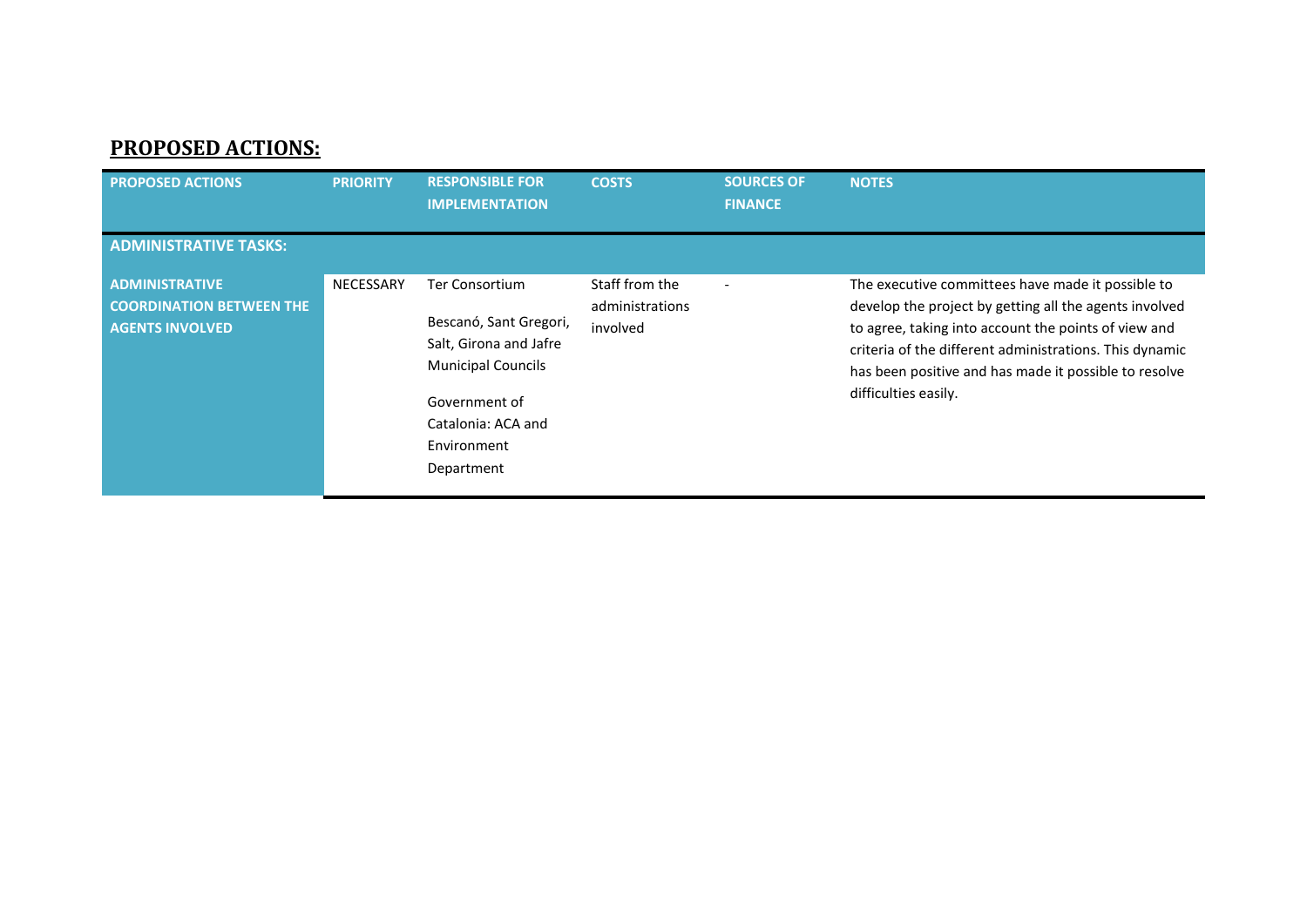#### RECOVERY OF THE RIVERBANK HABITATS OF THE RIVER TER: LIFE 08 NAT/E/000072 **POST-LIFE CONSERVATION PLAN MEADOWS AND ORCHARDS (TER2)**

| <b>PROPOSED ACTIONS</b>                                                         | <b>PRIORITY</b> | <b>RESPONSIBLE FOR</b><br><b>IMPLEMENTATION</b> | <b>COSTS</b>            | <b>SOURCES OF</b><br><b>FINANCE</b> | <b>NOTES</b>                                                                                                                                                                                                                                                                                                                                                                                                                                                                     |
|---------------------------------------------------------------------------------|-----------------|-------------------------------------------------|-------------------------|-------------------------------------|----------------------------------------------------------------------------------------------------------------------------------------------------------------------------------------------------------------------------------------------------------------------------------------------------------------------------------------------------------------------------------------------------------------------------------------------------------------------------------|
| <b>SEARCH FOR FINANCE TO</b><br><b>IMPLEMENT THE PROPOSED</b><br><b>ACTIONS</b> | <b>CRITICAL</b> | Ter Consortium                                  | Ter Consortium<br>staff | $\blacksquare$                      | The current economic situation means the resources<br>needed for carrying out all the actions proposed in this<br>Post-LIFE Conservation Plan are not available. For this<br>reason it is vitally important to be able to have<br>alternative finance and/or resources to be able to<br>carry them out.                                                                                                                                                                          |
|                                                                                 |                 |                                                 |                         |                                     | Every year the Government of Catalonia invites bids<br>for lines of specific aid for conservation and<br>restoration projects, for public use of areas and for<br>publicity and interpretation in the network's areas. In<br>addition, Natura 2000 is becoming a priority criterion<br>for aid for sustainable forest management, among<br>other things. There are also other annual bidding<br>processes that must be exploited, such as the<br>Biodiversity Foundation, the EU |
|                                                                                 |                 |                                                 |                         |                                     |                                                                                                                                                                                                                                                                                                                                                                                                                                                                                  |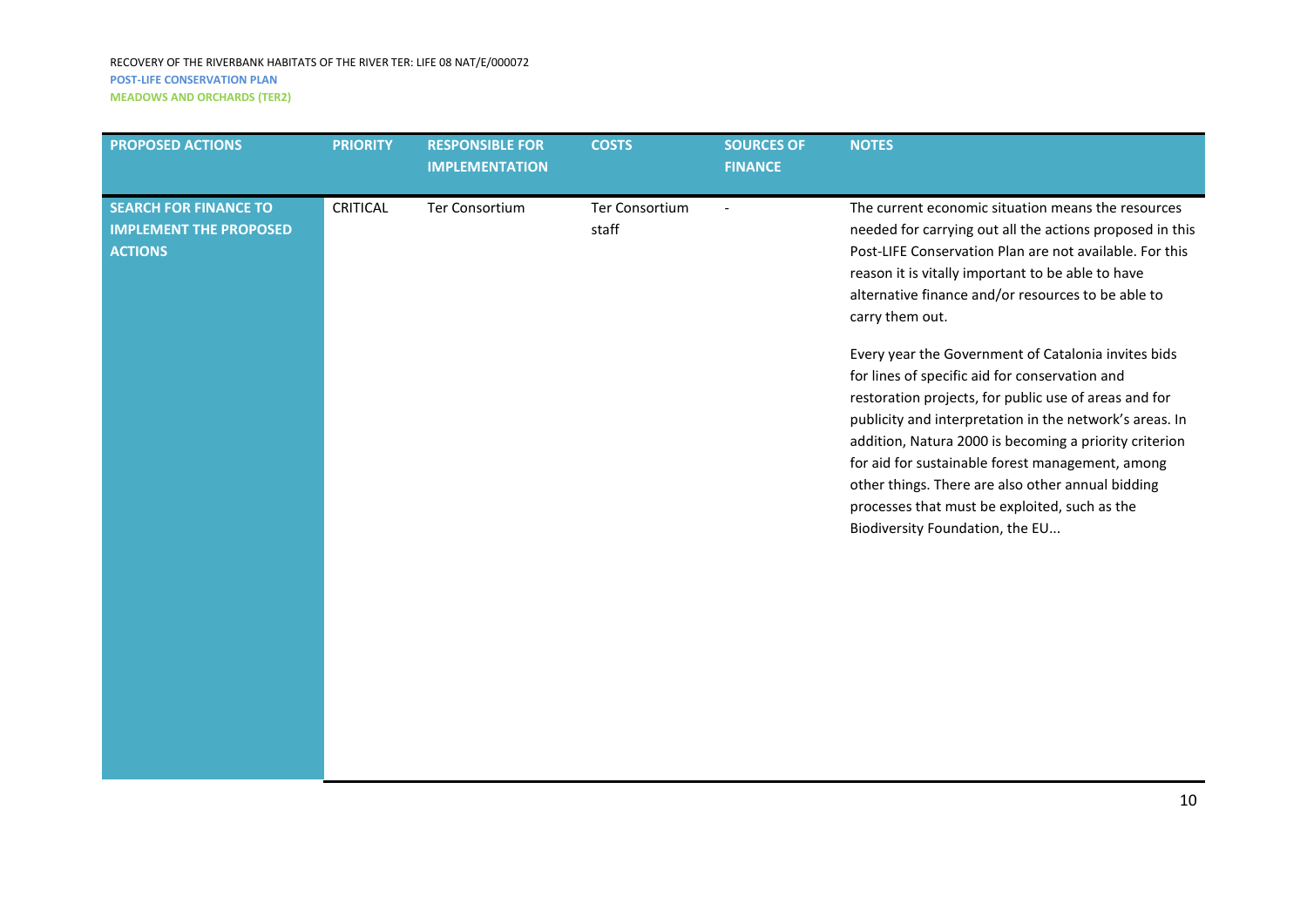| <b>PROPOSED ACTIONS</b>                                                          | <b>PRIORITY</b>  | <b>RESPONSIBLE FOR</b><br><b>IMPLEMENTATION</b>   | <b>COSTS</b>                                                                                                     | <b>SOURCES OF</b><br><b>FINANCE</b>                                                                                                                                          | <b>NOTES</b>                                                                                                                                                                                                                                                                                                                                                                                                                                                                                                                                                                                                                                                    |  |  |  |
|----------------------------------------------------------------------------------|------------------|---------------------------------------------------|------------------------------------------------------------------------------------------------------------------|------------------------------------------------------------------------------------------------------------------------------------------------------------------------------|-----------------------------------------------------------------------------------------------------------------------------------------------------------------------------------------------------------------------------------------------------------------------------------------------------------------------------------------------------------------------------------------------------------------------------------------------------------------------------------------------------------------------------------------------------------------------------------------------------------------------------------------------------------------|--|--|--|
| <b>HABITAT MAINTENANCE ACTIONS:</b>                                              |                  |                                                   |                                                                                                                  |                                                                                                                                                                              |                                                                                                                                                                                                                                                                                                                                                                                                                                                                                                                                                                                                                                                                 |  |  |  |
| <b>MAINTENANCE OF RIVERBANK</b><br><b>WOODLAND IMPROVEMENT</b><br><b>ACTIONS</b> | <b>IMPORTANT</b> | <b>Ter Consortium</b><br><b>Salt Town Council</b> | Outside<br>assistance:<br>€10,000/year<br>Personnel from<br>the Salt Les<br>Deveses Park<br>maintenance<br>teams | Aid from the<br>Government of<br>Catalonia<br>EU aid<br><b>Miscellaneous</b><br>aid<br>Private<br>companies<br>Salt Town<br>Council via the<br>Park<br>maintenance<br>teams. | The actions to improve the ash grove have involved<br>initial work to improve this woodland which will be<br>assessed over the next few years as the ashes that<br>have now been encouraged grow while the stumps of<br>black poplar and other species are removed to<br>encourage a vigorous ash grove structure, with the<br>plant community typical of this formation. In addition,<br>the willow grove area must be monitored to promote<br>its gradual transformation into an alder/willow grove,<br>carrying out the appropriate forestry work.<br>The riverbank woodland in the TER2 area has to be<br>restored to achieve a good state of conservation. |  |  |  |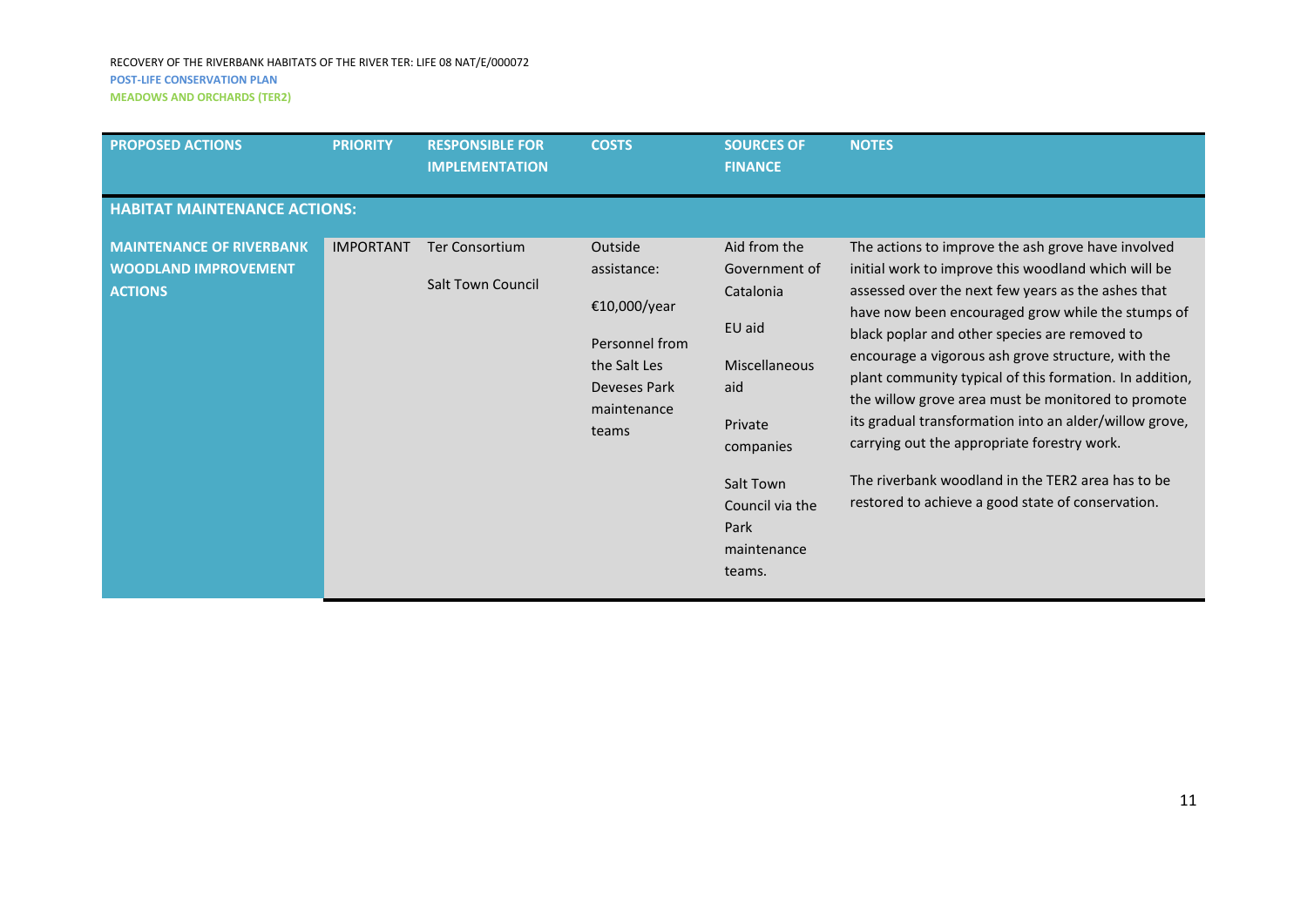| <b>PROPOSED ACTIONS</b>                                                                                                                                                                                                                                                                                                                            | <b>PRIORITY</b> | <b>RESPONSIBLE FOR</b><br><b>IMPLEMENTATION</b> | <b>COSTS</b>                                                                                                                                                                                     | <b>SOURCES OF</b><br><b>FINANCE</b>                                                                                                                                                        | <b>NOTES</b>                                                                                                                                                                                                                                                                                                                                                                                                 |
|----------------------------------------------------------------------------------------------------------------------------------------------------------------------------------------------------------------------------------------------------------------------------------------------------------------------------------------------------|-----------------|-------------------------------------------------|--------------------------------------------------------------------------------------------------------------------------------------------------------------------------------------------------|--------------------------------------------------------------------------------------------------------------------------------------------------------------------------------------------|--------------------------------------------------------------------------------------------------------------------------------------------------------------------------------------------------------------------------------------------------------------------------------------------------------------------------------------------------------------------------------------------------------------|
| <b>MAINTENANCE OF ACTIONS TO</b><br><b>CONTROL INVASIVE SPECIES:</b><br><b>Chemical control of the</b><br>regrowth of tree of heaven,<br>black locust, box elder and<br>glossy privet, especially in the<br>most sensitive areas: the sand<br>pits, the white poplar groves,<br>the willow grove area below<br>the Santa Eugènia wetlands,<br>etc. | <b>CRITICAL</b> | Ter Consortium                                  | Outside<br>assistance for<br>plant health<br>treatment:<br>€3,000 2014<br>€2,750 2015<br>€2,000 2016<br>€1,000 2017<br>€1,000 2018<br>Own resources:<br>manual weeding<br>team, waste<br>removal | Aid from the<br>Government of<br>Catalonia<br>Salt Town<br>Council: via the<br>Les Deveses Park<br>maintenance<br>team<br>Girona City<br>Council<br>Fundación<br>Biodiversidad<br>EU funds | Over the next few years it is likely to be necessary to<br>carry out a degree of control of exotic vegetation,<br>either because there will be some regrowth or<br>because the seed bank will continue to be active.<br>These actions are likely to decrease over the years.<br>Work to control other invasive species must also be<br>begun, as their presence has been noted and damage<br>has been shown. |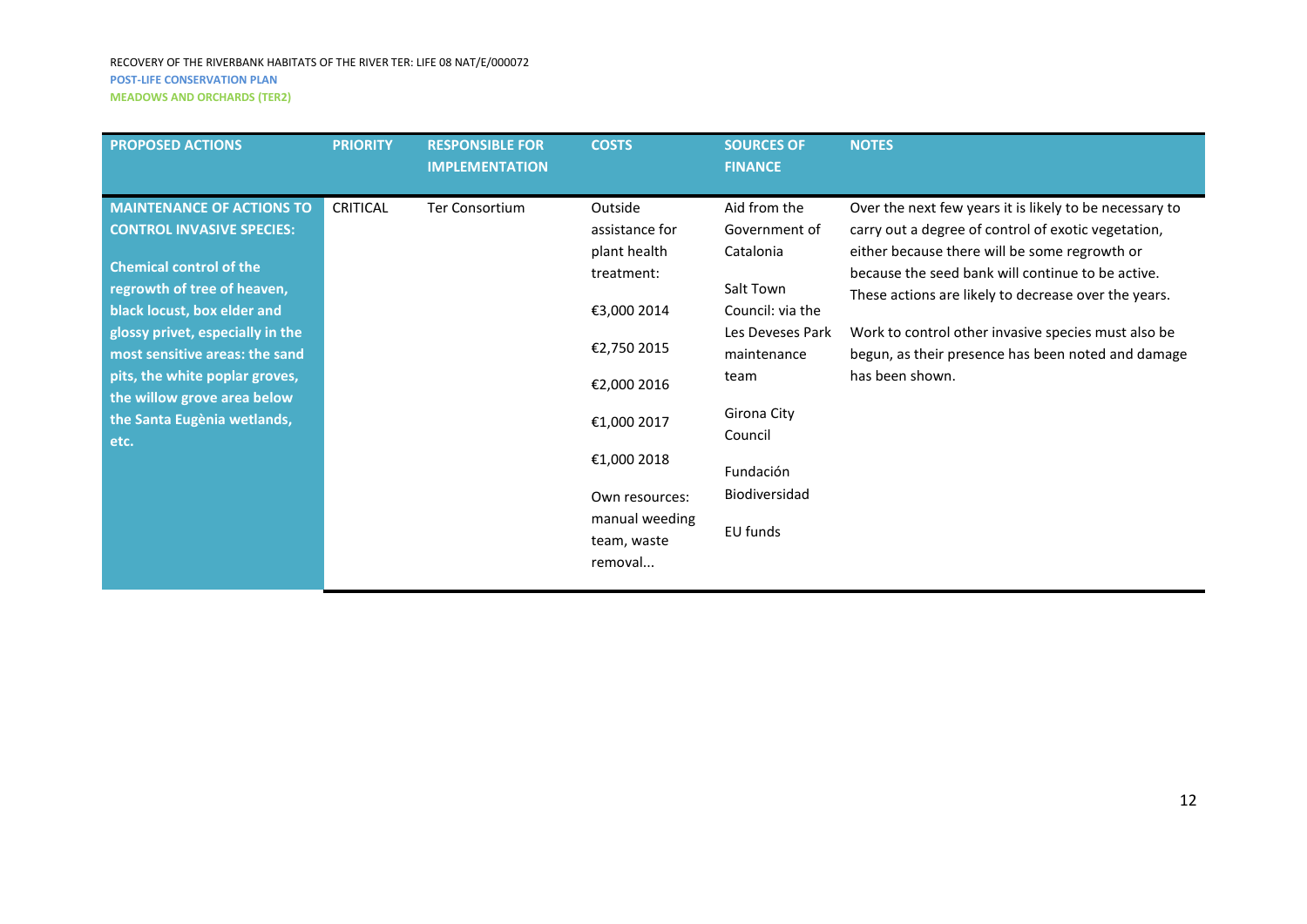| <b>PROPOSED ACTIONS</b>                                                                                                                                                 | <b>PRIORITY</b> | <b>RESPONSIBLE FOR</b><br><b>IMPLEMENTATION</b>   | <b>COSTS</b>                                                                                                                   | <b>SOURCES OF</b><br><b>FINANCE</b>                                                                                                 | <b>NOTES</b>                                                                                                                                                                                                                                                                                                                                                               |
|-------------------------------------------------------------------------------------------------------------------------------------------------------------------------|-----------------|---------------------------------------------------|--------------------------------------------------------------------------------------------------------------------------------|-------------------------------------------------------------------------------------------------------------------------------------|----------------------------------------------------------------------------------------------------------------------------------------------------------------------------------------------------------------------------------------------------------------------------------------------------------------------------------------------------------------------------|
| <b>MAINTENANCE OF</b><br><b>PLANTATIONS CREATED</b><br>especially in the areas to the<br>west of the motorway and the<br>typical island countryside of<br>willow groves | NECESSARY       | <b>Ter Consortium</b><br><b>Salt Town Council</b> | Outside<br>assistance:<br>€1,500 2014<br>€1,000 2015<br>Personnel from<br>the Salt Les<br>Deveses Park<br>maintenance<br>teams | Aid from the<br>Government of<br>Catalonia<br>Salt Town<br>Council: via the<br>Les Deveses Park<br>maintenance<br>team<br>Other aid | During the early years of the plantations it is<br>important to carry out brushwood clearance, watering<br>and maintenance to ensure their vitality. It is proposed<br>to carry out these actions over the next 2 years.                                                                                                                                                   |
| <b>MAINTENANCE OF THE</b><br><b>TEMPORARY PONDS CREATED</b>                                                                                                             | <b>CRITICAL</b> | <b>Ter Consortium</b><br>Salt Town Council        | €4,000/year<br>Park maintenance<br>team<br><b>Salt Town Council</b><br>staff                                                   | Aid from the<br>Government of<br>Catalonia<br>Salt Town<br>Council: via the<br>Les Deveses Park<br>maintenance<br>team<br>Other aid | If there is flooding, the stability of the pond banks,<br>clogging and the existence of fish-eating species in the<br>area must be checked. The maintenance of water<br>capture must also be carried out. Control of reed on<br>the edge of the ponds created and in the surrounding<br>area must also be ensured.<br>Salt Town Council staff will manage the water gates. |
| <b>MANAGEMENT OF PUBLIC USE:</b>                                                                                                                                        |                 |                                                   |                                                                                                                                |                                                                                                                                     |                                                                                                                                                                                                                                                                                                                                                                            |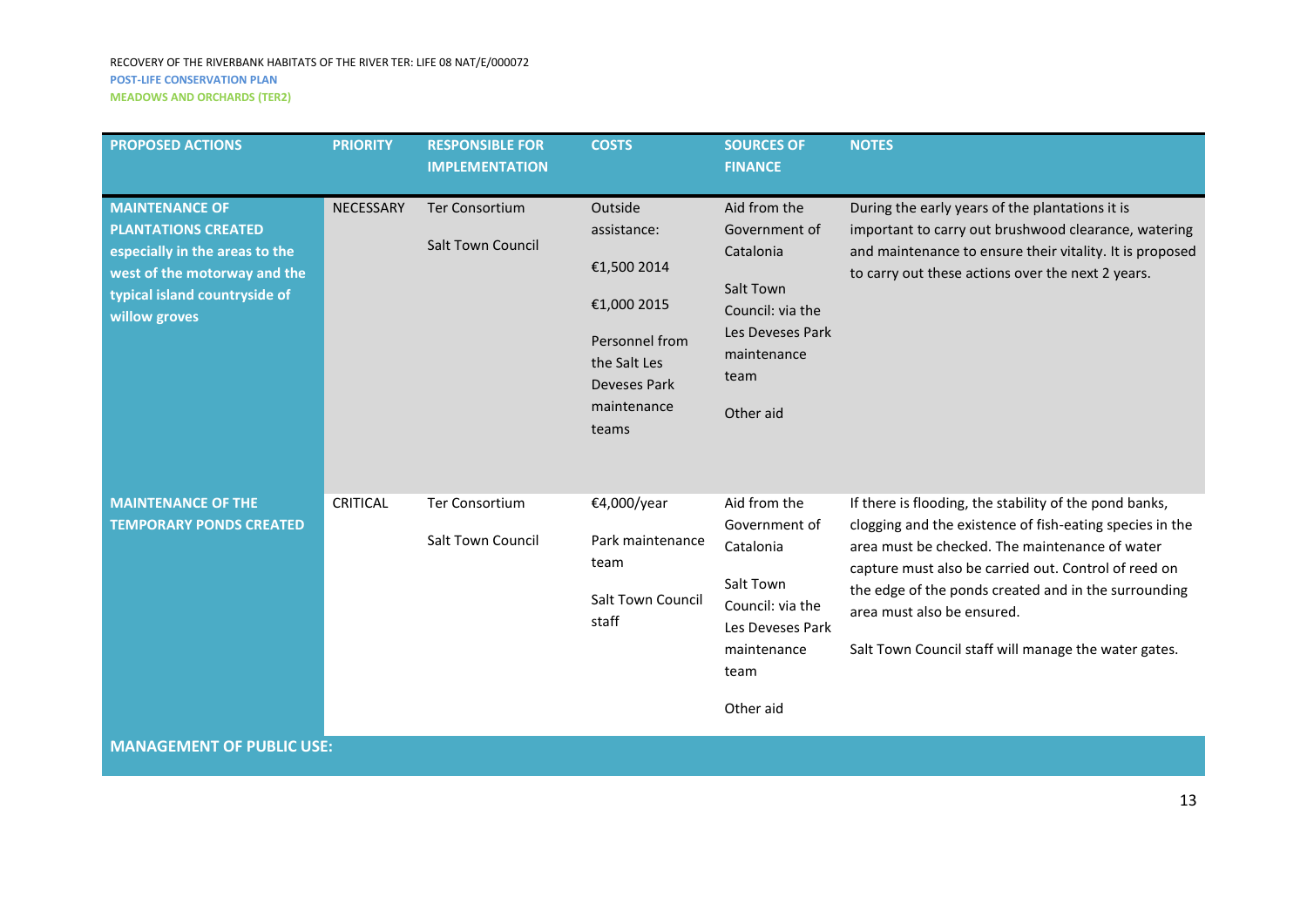| <b>MEADOWS AND ORCHARDS (TER2)</b> |  |
|------------------------------------|--|
|------------------------------------|--|

| <b>PROPOSED ACTIONS</b>                                                                                                                      | <b>PRIORITY</b>  | <b>RESPONSIBLE FOR</b><br><b>IMPLEMENTATION</b>                       | <b>COSTS</b>                                 | <b>SOURCES OF</b><br><b>FINANCE</b>      | <b>NOTES</b>                                                                                                                                                                                                                                                                                                                                                                                 |
|----------------------------------------------------------------------------------------------------------------------------------------------|------------------|-----------------------------------------------------------------------|----------------------------------------------|------------------------------------------|----------------------------------------------------------------------------------------------------------------------------------------------------------------------------------------------------------------------------------------------------------------------------------------------------------------------------------------------------------------------------------------------|
| <b>MAINTENANCE OF SIGNS (IN)</b><br>THE CASE OF FLOODING OR<br><b>VANDALISM)</b>                                                             | <b>NECESSARY</b> | Ter Consortium<br><b>Salt Town Council</b><br>Girona City Council     | Depending on the<br>state of<br>conservation | <b>Miscellaneous</b><br>aid<br>Own staff |                                                                                                                                                                                                                                                                                                                                                                                              |
| <b>Control of motor vehicle access</b><br>to the most vulnerable areas.<br><b>Control of animal (horse)</b><br>access to the temporary ponds | <b>NECESSARY</b> | <b>Ter Consortium</b><br>Salt and Girona<br><b>Municipal Councils</b> | Municipal police                             | $\overline{\phantom{a}}$                 | Salt Town Council already has a mechanism for<br>controlling motor vehicle access to Les Deveses Park in<br>Salt. It is also necessary to be quick to ensure<br>compliance with access restrictions in the most<br>vulnerable areas.<br>Care must also be taken that the animals that often<br>graze and drink at the temporary ponds created do<br>not become a problem for these habitats. |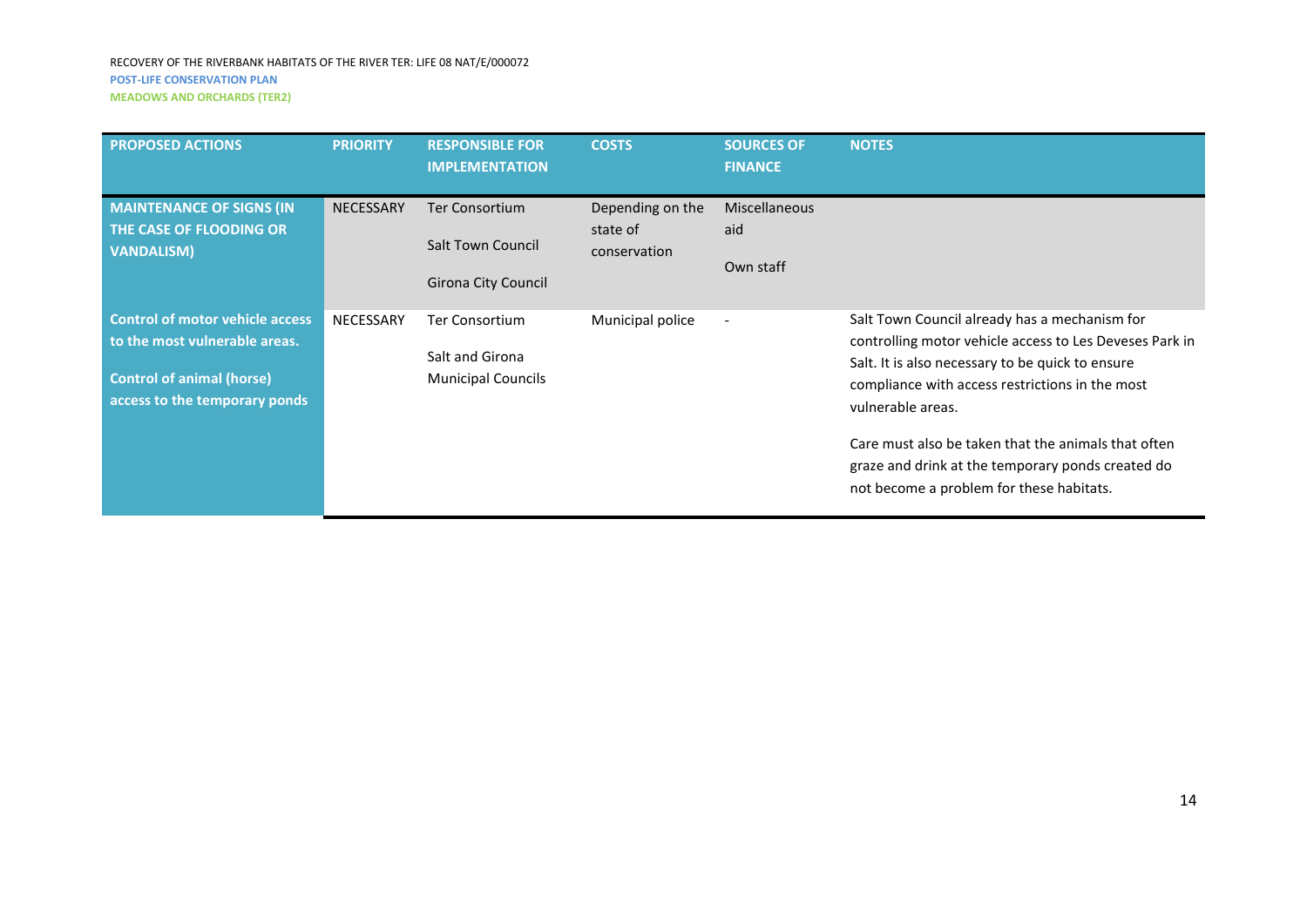| <b>PROPOSED ACTIONS</b>                                                             | <b>PRIORITY</b>  | <b>RESPONSIBLE FOR</b><br><b>IMPLEMENTATION</b>                                              | <b>COSTS</b>                                                                                                                         | <b>SOURCES OF</b><br><b>FINANCE</b>                                          | <b>NOTES</b>                                                                                                                                                                                                                                                                                                                                |
|-------------------------------------------------------------------------------------|------------------|----------------------------------------------------------------------------------------------|--------------------------------------------------------------------------------------------------------------------------------------|------------------------------------------------------------------------------|---------------------------------------------------------------------------------------------------------------------------------------------------------------------------------------------------------------------------------------------------------------------------------------------------------------------------------------------|
| <b>Development of activities</b><br>aimed at the public.<br>(OVERALL FOR ALL AREAS) | <b>IMPORTANT</b> | Ter Consortium in<br>cooperation with the<br>agents from the region<br>and Salt Town Council | Staff:<br>€2,500/year<br>Native plant<br>seedlings:<br>€350/year<br>Other materials:<br>€300/year                                    | Aid from the<br>Government of<br>Catalonia<br>EU aid<br>Private<br>companies | Activities with the general public were very well<br>received.<br>Some of the activities that can be developed every<br>year are:<br>Bird ringing; amphibian listening; guided tours of the<br>area, etc.                                                                                                                                   |
| <b>MANAGEMENT AND MONITORING:</b>                                                   |                  |                                                                                              |                                                                                                                                      |                                                                              |                                                                                                                                                                                                                                                                                                                                             |
| <b>MAINTENANCE OF THE</b><br><b>PROJECT WEBSITE</b><br>(OVERALL FOR ALL AREAS)      | <b>IMPORTANT</b> | <b>Ter Consortium</b>                                                                        | Staff: Ter<br>Consortium staff<br>communication<br>officer.<br>€1,000/year<br>Outside<br>assistance:<br>domain + others<br>€150/year | Aid from the<br>Government of<br>Catalonia<br>EU aid<br>Private<br>companies | Over the next 5 years (2014-2018), the website:<br>http://www.liferipariater.com<br>must be operational. This activity must be carried out<br>by the consortium's own staff. On the website, the<br>activities aimed at the public held in these areas can<br>be publicised to raise awareness and improve<br>knowledge of the environment. |